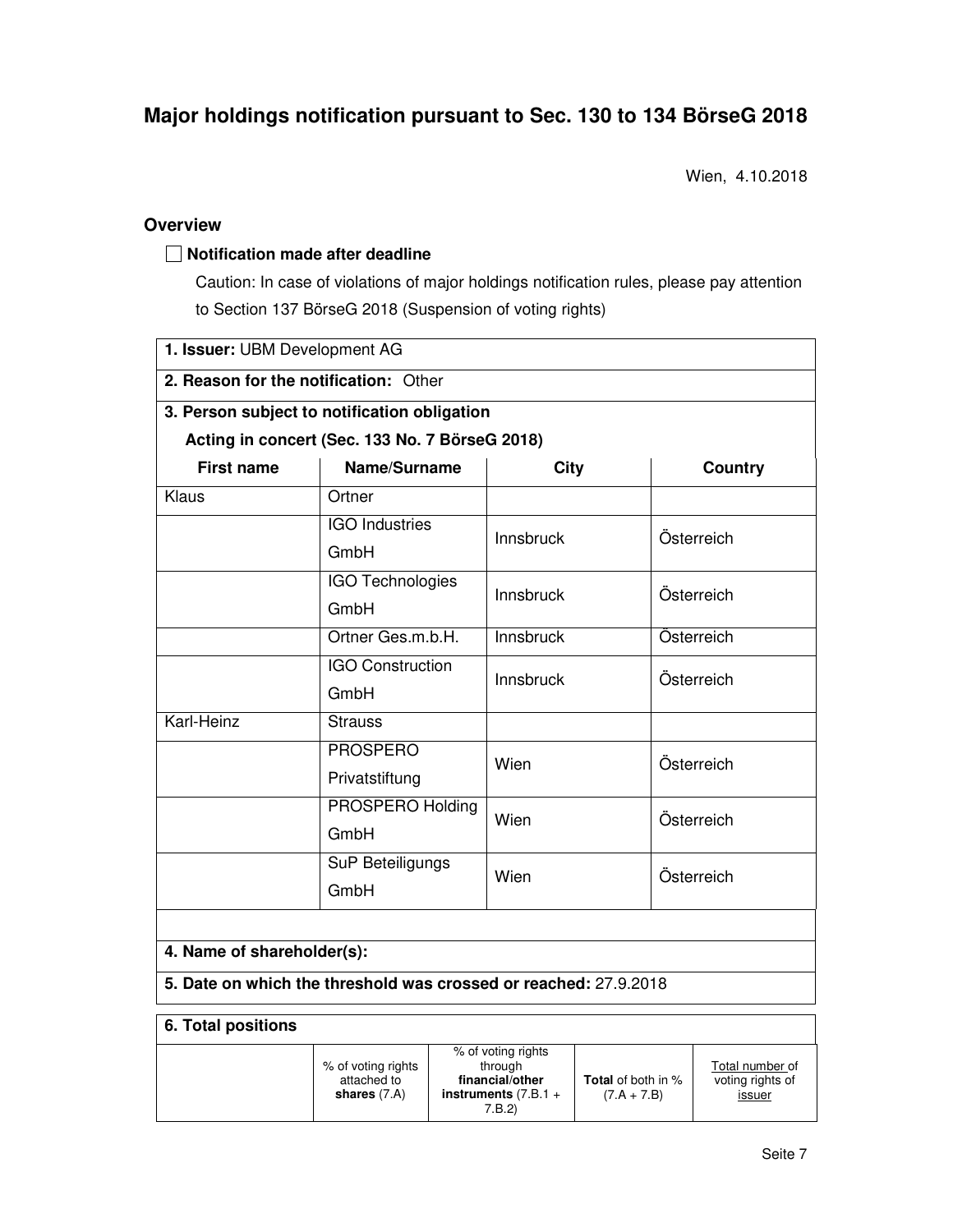| Resulting situation on the<br>date on which threshold<br>was crossed / reached | 44.77 % | 0.00% | 44.77 % | 7472180 |
|--------------------------------------------------------------------------------|---------|-------|---------|---------|
| Position of previous<br>notification (if applicable)                           | 44.77 % |       | 44.77%  |         |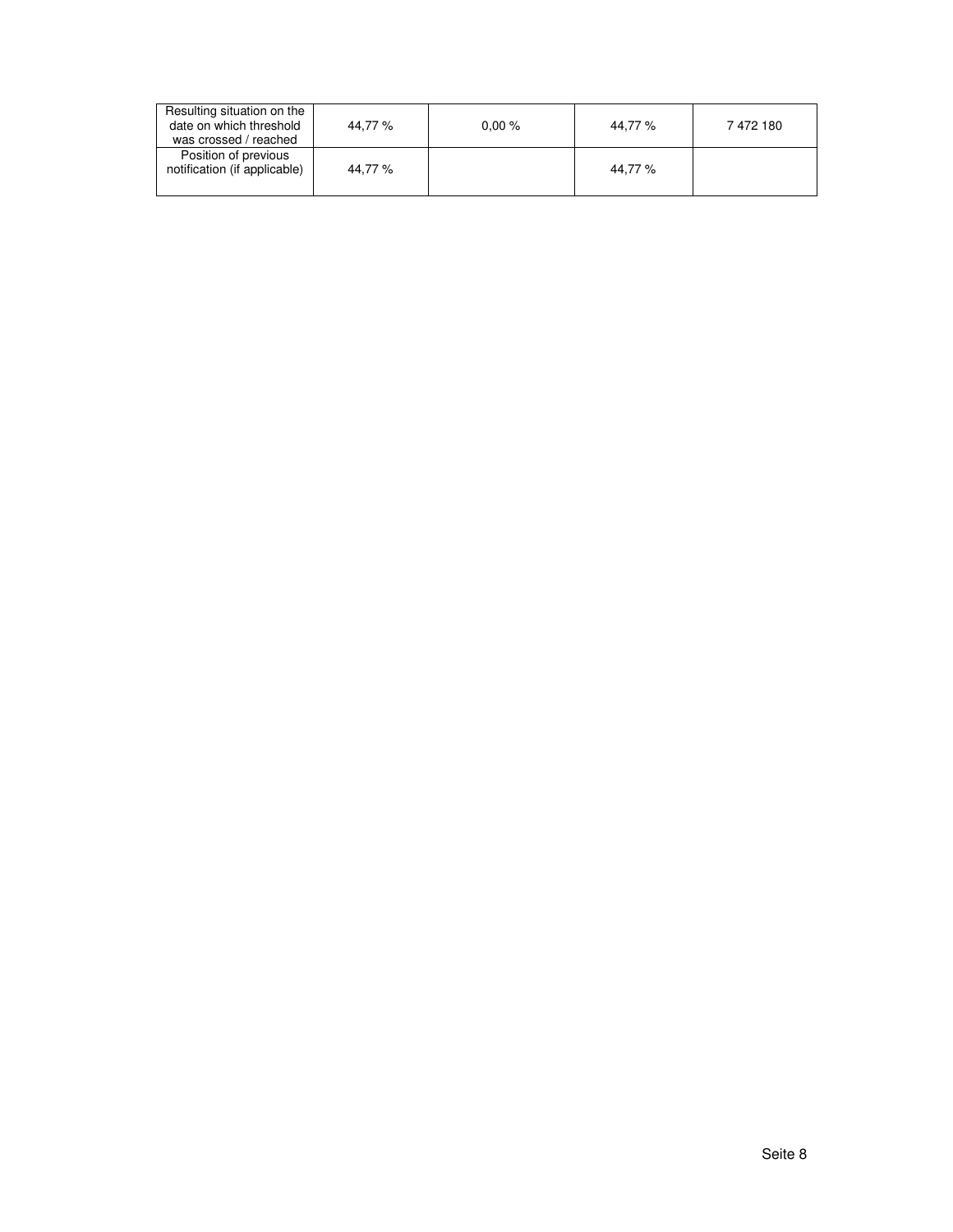# **Details**

## **7. Notified details of the resulting situation:**

| A: Voting rights attached to shares |                                   |                                     |                                   |                                     |  |  |
|-------------------------------------|-----------------------------------|-------------------------------------|-----------------------------------|-------------------------------------|--|--|
| <b>ISIN Code</b>                    | Number of voting rights           |                                     | % of voting rights                |                                     |  |  |
|                                     | Direct<br>(Sec 130 BörseG<br>2018 | Indirect<br>(Sec 133 BörseG<br>2018 | Direct<br>(Sec 130 BörseG<br>2018 | Indirect<br>(Sec 133 BörseG<br>2018 |  |  |
| AT0000815402                        | 33 756                            | 3 3 1 5 5 3 2                       | 0.45%                             | 44,32 %                             |  |  |
| <b>SUBTOTAL A</b>                   | 3 345 288                         |                                     | 44.77 %                           |                                     |  |  |

| B 1: Financial / Other Instruments pursuant to Sec. 131 para. 1 No. 1 BörseG 2018 |                        |                        |                                                                                      |                    |  |
|-----------------------------------------------------------------------------------|------------------------|------------------------|--------------------------------------------------------------------------------------|--------------------|--|
| Type of instrument                                                                | <b>Expiration Date</b> | <b>Exercise Period</b> | Number of voting<br>rights that may be<br>acquired if the<br>instrument is exercised | % of voting rights |  |
|                                                                                   |                        |                        |                                                                                      |                    |  |
|                                                                                   |                        | <b>SUBTOTAL B.1</b>    |                                                                                      |                    |  |

| B 2: Financial / Other Instruments pursuant to Sec. 131 para. 1 No. 2 BörseG 2018 |                    |                    |                               |                            |                       |  |
|-----------------------------------------------------------------------------------|--------------------|--------------------|-------------------------------|----------------------------|-----------------------|--|
| Type of instrument                                                                | Expiration<br>Date | Exercise<br>Period | Physical /<br>Cash Settlement | Number of<br>voting rights | % of voting<br>rights |  |
|                                                                                   |                    |                    |                               |                            |                       |  |
|                                                                                   |                    |                    | <b>SUBTOTAL B.2</b>           |                            |                       |  |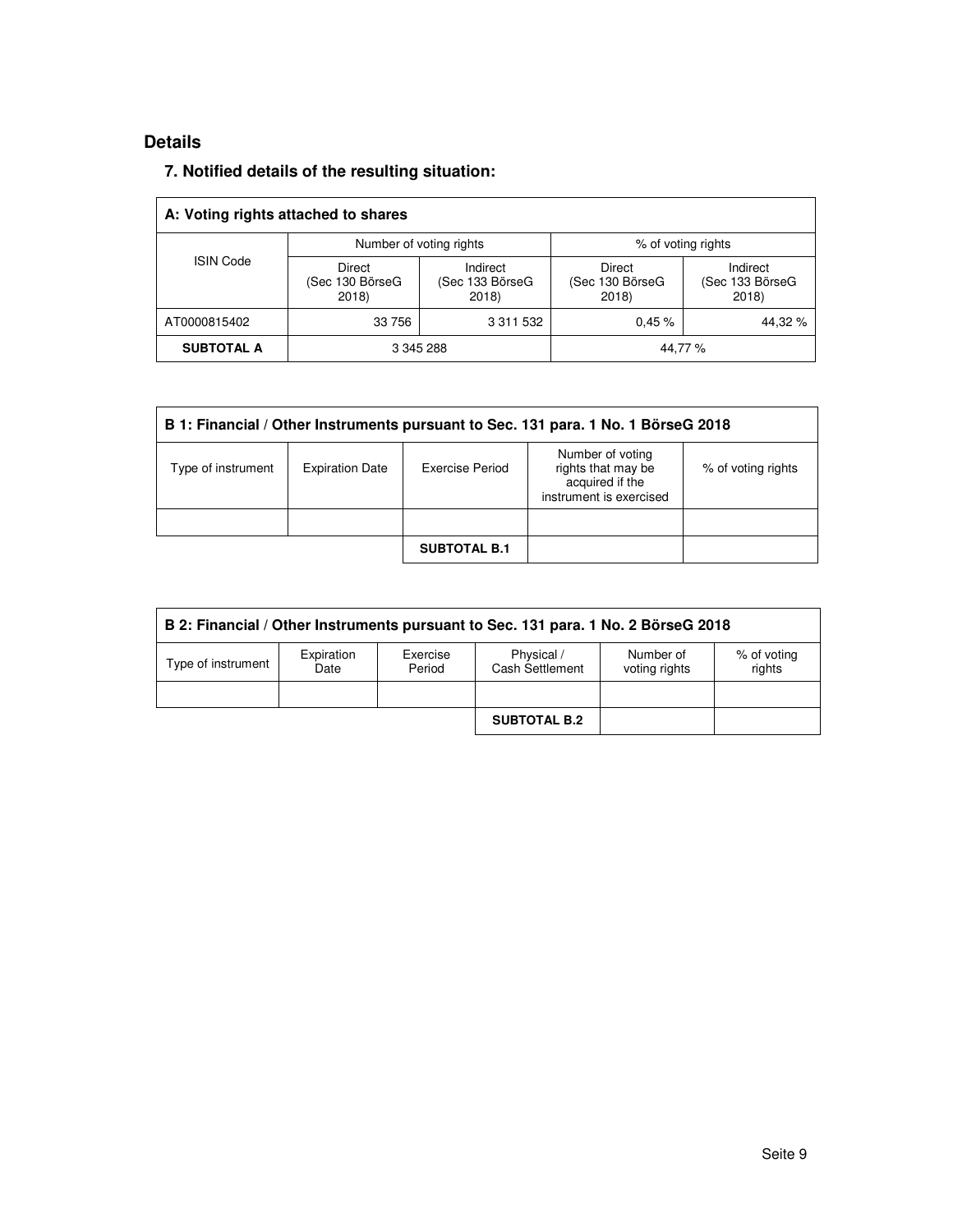### **8. Information in relation to the person subject to the notification obligation:**

 $\Box$  Person subject to the notification obligation is not controlled by any natural person or legal entity and does not control any other undertaking(s) holding directly or indirectly an interest in the (underlying) issuer.

 $\boxtimes$  Full chain of controlled undertakings through which the voting rights and/or the financial/other instruments are effectively held starting with the ultimate controlling natural person or legal entity:

| No.            | Name                               | Directly<br>controlled by No. | Shares held<br>$directly (\%)$ | Financial/other<br>instruments<br>held directly (%) | <b>Total of both</b><br>$(\% )$ |
|----------------|------------------------------------|-------------------------------|--------------------------------|-----------------------------------------------------|---------------------------------|
| $\mathbf{1}$   | Klaus Ortner                       |                               | 0,45%                          |                                                     | 0,45%                           |
| 2              | <b>IGO Industries</b><br>GmbH      | 1                             | 0,00%                          |                                                     | 0,00%                           |
| 3              | <b>IGO</b><br>Technologies<br>GmbH | $\overline{c}$                | 0,00%                          |                                                     | 0,00%                           |
| $\overline{4}$ | Ortner<br>Ges.m.b.H.               | 3                             | 4,57 %                         |                                                     | 4,57%                           |
| 5              | IGO.<br>Construction<br>GmbH       | 4                             | 27,62 %                        |                                                     | 27,62%                          |
| 6              | Karl-Heinz<br><b>Strauss</b>       |                               | 0,00%                          |                                                     | 0,00%                           |
| $\overline{7}$ | <b>PROSPERO</b><br>Privatstiftung  | 6                             | 0,91 %                         |                                                     | 0,91%                           |
| 8              | <b>PROSPERO</b><br>Holding GmbH    | 7                             | 0,00%                          |                                                     | 0,00%                           |
| 9              | <b>SuP</b><br>Beteiligungs<br>GmbH | 8                             | 11,22 %                        |                                                     | 11,22 %                         |
|                |                                    |                               |                                |                                                     |                                 |

### **9. In case of proxy voting**

Date of general meeting: -

Voting rights after general meeting: - is equivalent to - voting rights.

### **10. Sonstige Kommentare:**

Die Meldung erfolgt innerhalb von 2 Handelstagen nach Kenntnis der Eintragung der Verschmelzung in das Firmenbuch. Die vorliegende Beteiligungsmeldung erfolgt vorsichtshalber, da sich durch den im Nachfolgenden beschriebenen Verschmelzungsvorgang der Anteil von der STRAUSS-Gruppe insgesamt gehaltener Stimmrechte an UBM nicht geändert hat. Die AIM Industrieholding und Unternehmensbeteiligungen GmbH wurde als übertragende Gesellschaft mit der SuP Beteiligungs GmbH als übernehmende Gesellschaft verschmolzen. Die Eintragung der Verschmelzung in das Firmenbuch erfolgte am 27.09.2018. Die Verständigung hievon erfolgte durch Übermittlung der Beschlüsse des Handelsgerichtes Wien als